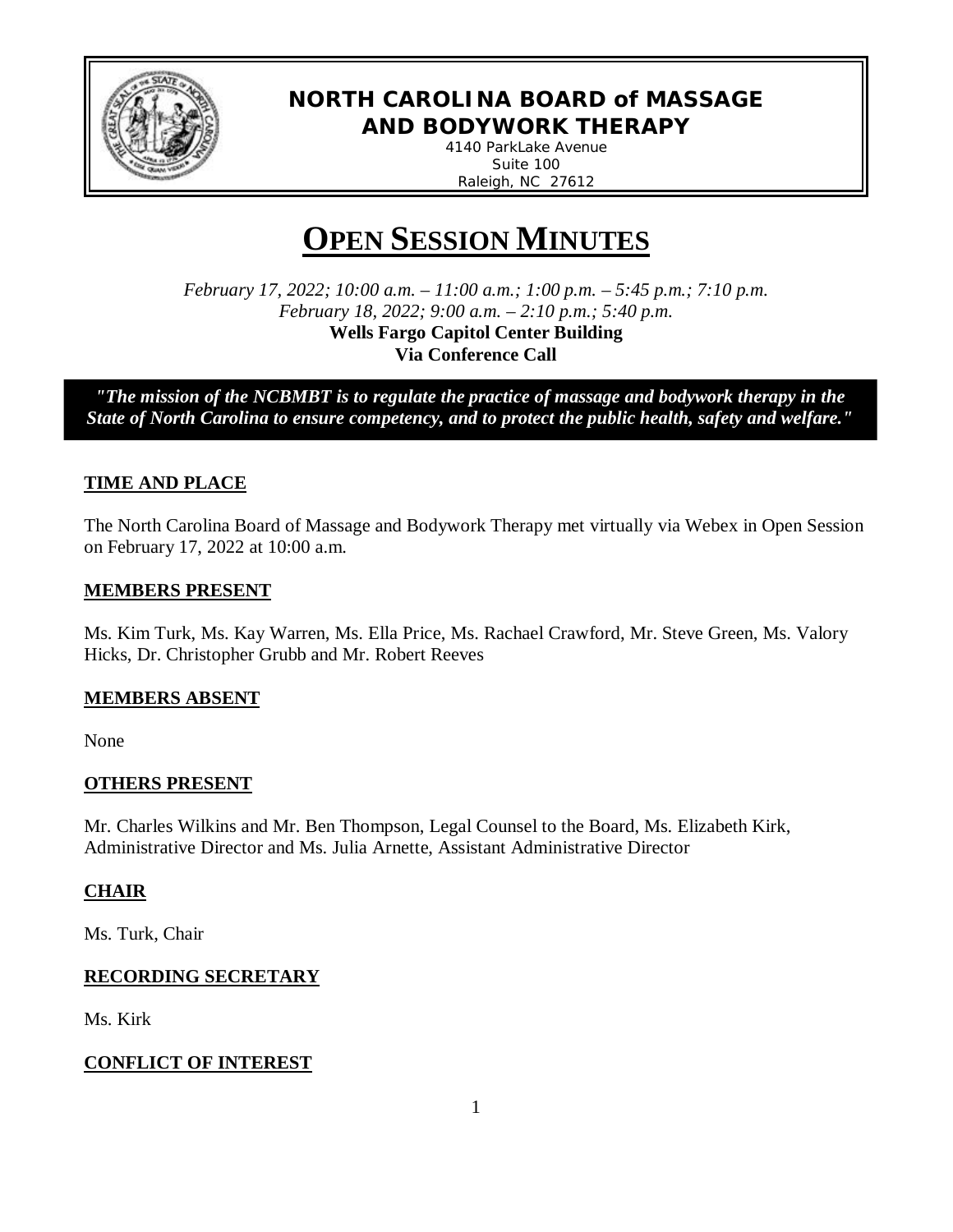Ms. Turk asked if any Board member had any conflict of interest with any item on the meeting's agenda. There being no conflict, the agenda was approved.

## **APPROVAL OF MINUTES**

The Board approved its minutes of December 9, 2021.

### **TREASURER'S REPORT**

The Treasurer's Report was reviewed and approved as presented.

## **ADMINISTRATIVE REPORTS**

#### **Rules**

There are no pending rules at the Rules Review Commission.

#### **Practice Act**

There are no pending amendments to the Practice Act.

#### **Disciplinary Hearings**

Mr. Wilkins informed the Board of proposed Letters of Reprimand and Consent Orders regarding: April Shumard for undressing in public; Megan Arndt for practicing with an expired license and failing to comply with Federal, State and local ordinances; Oleg Bosenko for engaging in inappropriate sexual contact with a client; Eugene Crofcheck for engaging in inappropriate intake, draping and contact with a client; Estrella Hopkins for practicing with an expired license; and Sarah McAllister for allowing an unlicensed person to practice massage and bodywork therapy at her business.

There are four hearings scheduled for today and tomorrow for Justin Hromada, Alfonso Smith, Brian Thompson and Paul Thunstrom.

Ms. Kirk reported:

## **Licensee Report**

20,076 have been issued. 9,219 active licenses.

#### **Renewal Report**

There are 4,302 licensees scheduled to renew for the 2022-2023 renewal period. 3,606 therapists have renewed. 3,502 therapists renewed online and 104 therapists renewed by mail. An online renewal reminder was sent on December 20, 2021 and an expired license notice was sent on January 3, 2022. The routine Continuing Education Audit will start for 200 therapists who renewed online.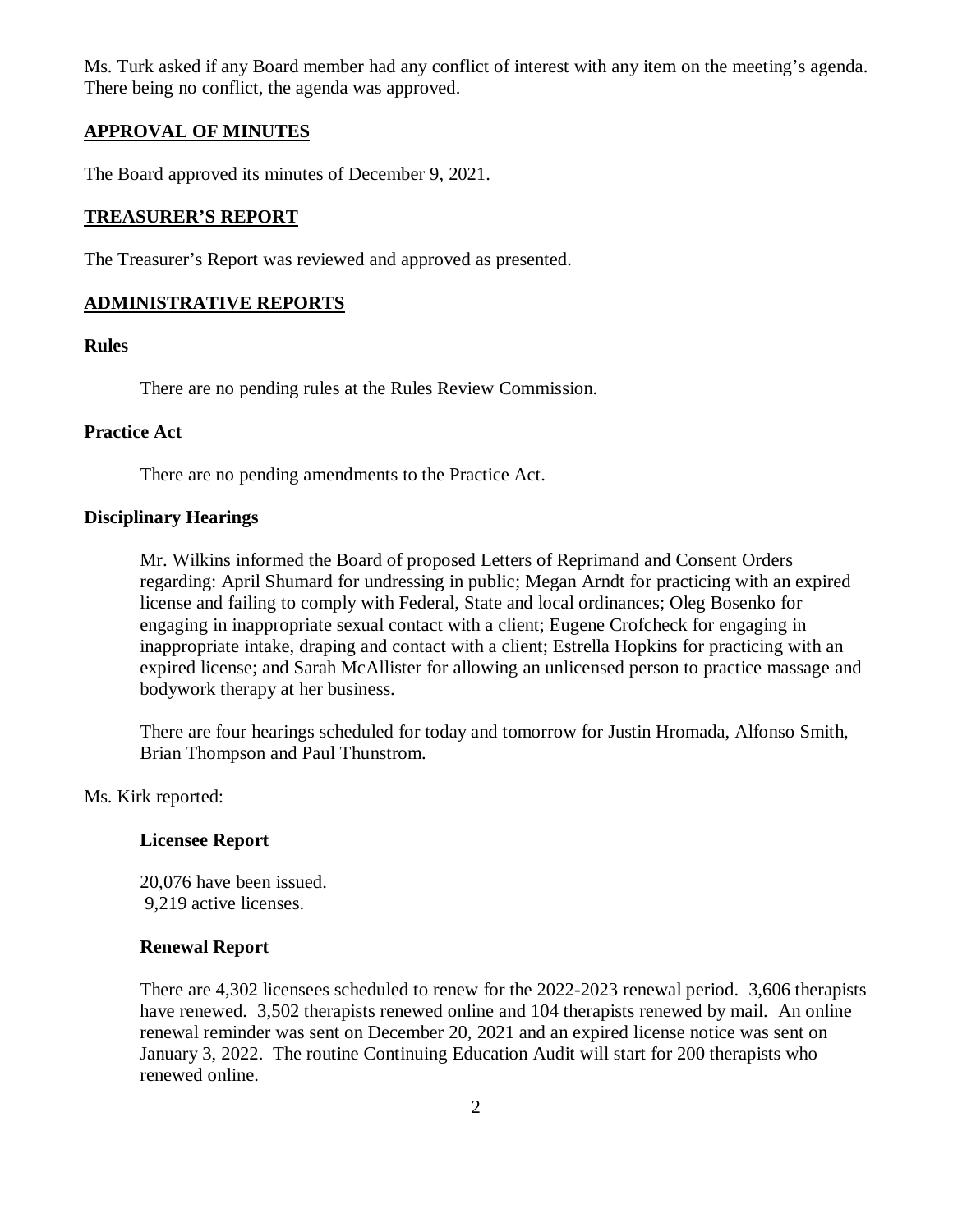#### **Establishment Report**

- 918 establishments have requested an application.
- 408 establishments have submitted an application.
- 111 establishment licenses have been issued.

### **COMMITTEE REPORTS**

#### **Policy Committee**

Ms. Turk reported the Committee met February 16, 2022 and discussed the matters set forth in the minutes of the Committee.

#### **FSMTB**

#### **Massage Therapy Licensing Database (MTLD) program**

The Committee reviewed updated information regarding the MTLD program and recommended that Board staff and IT set up a virtual meeting with DEG to review the database process in the Board office. The Board agreed with the Committee's recommendation.

#### **REACH course for establishment owners**

The Committee discussed requesting FSMTB to develop a course for establishment owners and agreed to continue discussion on this topic at a future committee meeting. The Board agreed with the Committee's recommendation.

#### **Stretch Lab/Stretch Zone**

The Committee reviewed emails regarding services being provided at Stretch Lab and Stretch Zone and agreed to continue discussion on this topic at a future committee meeting. The Committee also agreed to contact the NC Board of Physical Therapy regarding this issue. The Board agreed with the Committee's recommendation.

#### **Muscle Rx**

The Committee reviewed emails regarding services being provided at Muscle Rx and agreed to continue discussion on this topic at a future committee meeting. The Committee reviewed the Board's email to the NC Attorney General's office regarding this issue.

#### **Review updated Modalities list and email from Kay Warren suggesting additional modalities**

The Committee reviewed changes to the current modalities list and an email from Ms. Warren suggesting additional modalities be added to the list. The Committee agreed to add Ampuku, Taut Band Therapy, Neural Reset Therapy, Active Release Therapy®, Active Isolated Stretching® and The Berry Method to the list of modalities requiring a license and post the updated list on the Board's website. The Board agreed with the Committee's recommendation.

#### **Review previous establishment questions:**

**a. Vincent Bounds – Myology Sports Massage, LLC**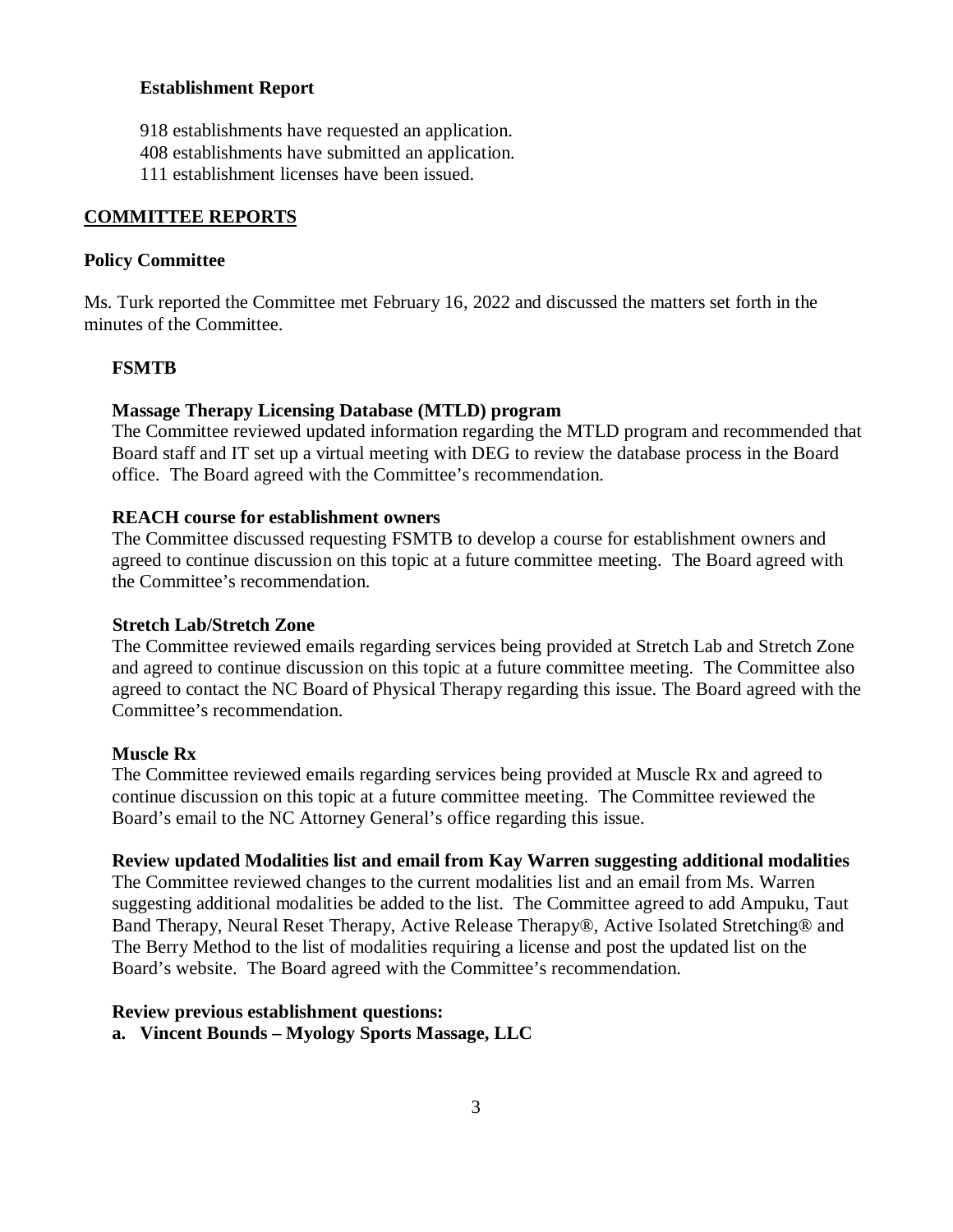The Committee reviewed emails regarding Myology Sports Massage, LLC and agreed to require that all locations where Myology Sports Massage, LLC places LMBTs will need an establishment license. Ms. Kirk agreed to contact Mr. Bounds regarding this information.

#### **b. Ragan Wren – Body Heal LLC**

The Committee reviewed emails regarding Body Heal LLC and agreed to require that all locations where Body Heal LLC places LMBTs will need an establishment license. Ms. Kirk agreed to contact Mr. Wren regarding this information.

#### **Review email from Linda Elliott, Executive Director, NC Cosmetic Art Examiners Board**

The Committee reviewed an email dated December 13, 2021 from Linda Elliott, Executive Director for the NC Cosmetic Art Examiners Board, regarding establishment licensure. Mr. Wilkins agreed to draft a response including the Board's establishment license process as well as the laws/rules governing this process. The Board agreed with continuing communication with the NC Cosmetic Art Examiners Board.

#### **Meeting with AMTA-NC Chapter regarding establishment licensure**

The Committee discussed a meeting that took place virtually on January 5, 2022 with Kim Turk, Robert Reeves, Ella Price, Board staff and AMTA-NC Chapter to discuss the establishment license application and the Board's interpretation of "sole practitioner". The Committee agreed to discuss the details of this meeting with the full Board during its February Closed Session meeting. The Board agreed with the Committee's recommendation.

### **Email from Kay Warren regarding advertising requirements**

The Committee reviewed an email dated January 29, 2022 from Ms. Warren regarding advertising requirements for establishments and agreed there is clear guidance on the Board's website under the Document Center tab and in the Practice Act and Rules and Regulations of the Board for advertising requirements for establishments. The Board agreed with the Committee's recommendation.

#### **License Standards Committee**

Ms. Goolsby reported the Committee met February 16, 2022 and discussed the matters set forth in the minutes of the Committee.

#### **Chun Yu Yu**

Ms. Yu appeared before the Board to appeal the decision by the License Standards Committee to deny her application for a license.

#### **Caitlin Lock**

Ms. Lock appeared before the Board to appeal the decision by the License Standards Committee to deny her application for a license.

#### **Haiyan Hong**

Ms. Hong requested to appear before the Board to appeal the decision by the License Standards Committee to deny her application for a license. Ms. Hong did not appear.

## **School Approval Committee**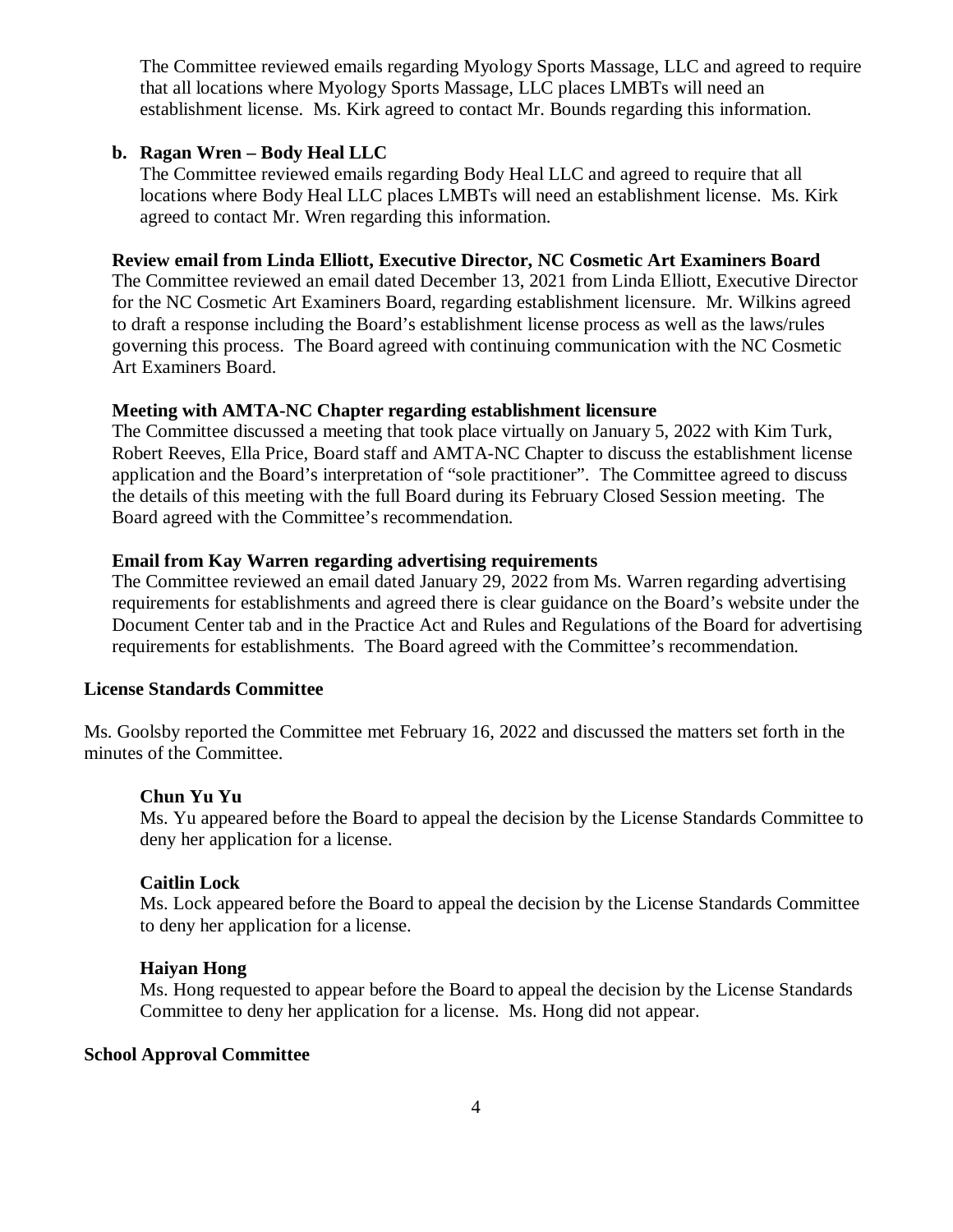No written report.

## **Communications Committee**

No written report.

## **OLD BUSINESS**

### **NC General Assembly Proposed Laws Affecting Licensing Boards**

Mr. Wilkins reported there are laws proposed or pending in the North Carolina General Assembly that may affect professional licensing boards.

#### **2018 Strategic Planning Conference**

Ms. Turk reported the Board met for a Strategic Planning Conference on January 19-21, 2018 and discussed the matters set forth in the minutes of the conference. The Board agreed to consider a strategic planning conference in 2022 to discuss various massage and bodywork therapy school issues, online education and establishment licensure.

## **CLEAR**

#### **a. 2022 Introduction to Regulatory Governance Webinar Series**

The 2022 Introduction to Regulatory Governance Webinar Services will be held virtually February through June 2022.

## **b. 2022 Annual Meeting**

The 2022 Annual Educational Conference will be held in Louisville, Kentucky, September 14-17, 2022.

## **c. 2023 International Congress**

The 2023 International Congress will be held in Dublin, Ireland, Summer 2023.

## **FSMTB**

#### **a. January and February 2022 In Touch Newsletters**

The Board reviewed emails dated January 5, 2022 and February 1, 2022, respectively, regarding the January and February "In Touch" newsletters.

#### **b. 2022 Annual Meeting**

The 2022 Annual Meeting will be held in Charlotte, North Carolina, October 18-20, 2022.

#### **Response to Elise Medenbach regarding a refund request**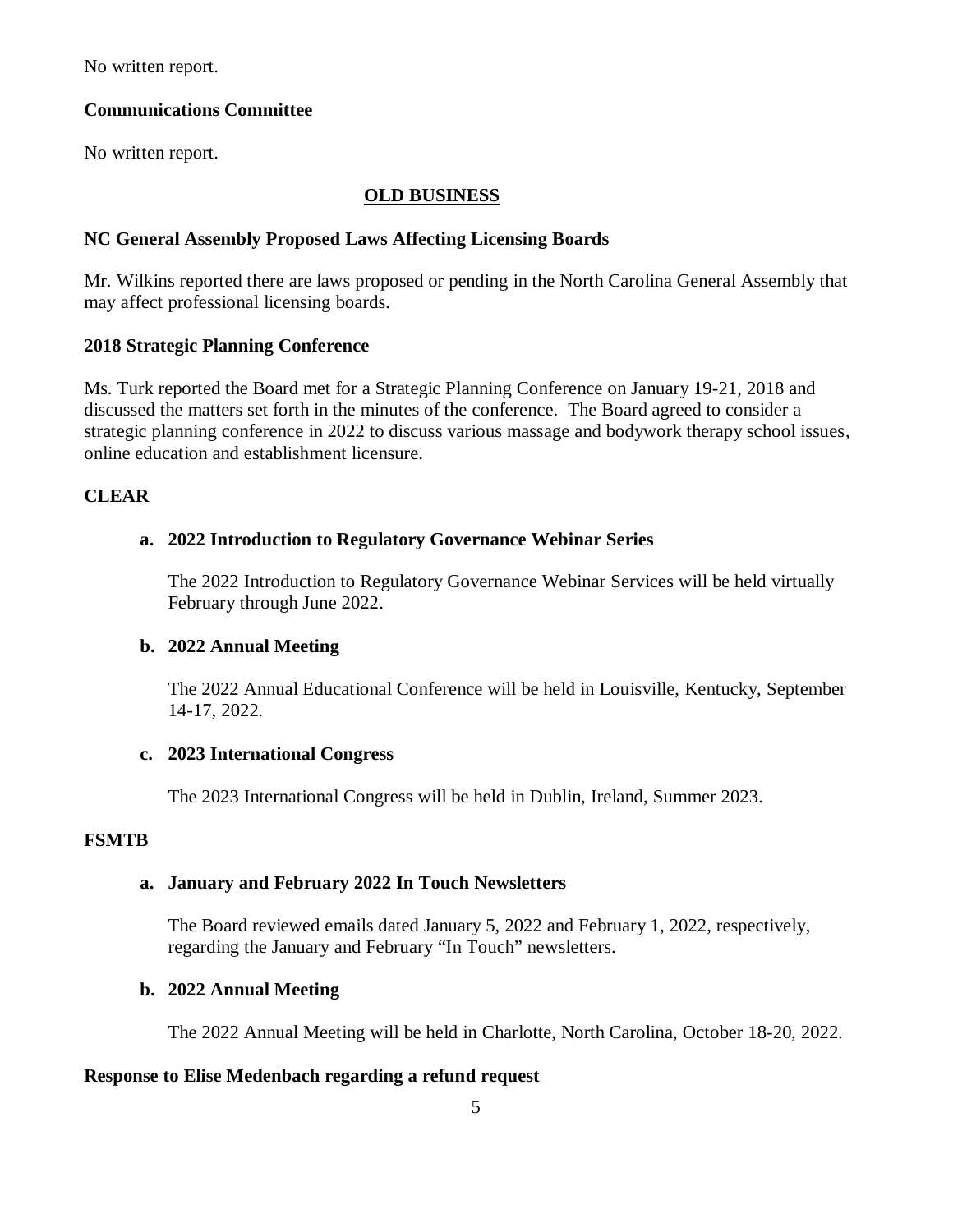The Board reviewed and approved a response from Ms. Kirk to Elise Medenbach regarding a refund request.

## **Response to Richard Bell regarding display of license**

The Board reviewed and approved a response from Ms. Kirk to Richard Bell regarding display of license.

## **Review Final Contract and Agreement with IASI**

The Board reviewed the final Contract and Agreement with IASI.

## **NEW BUSINESS**

## **2021 Winter Newsletter**

The Board reviewed and approved the 2021 Winter Newsletter and agreed to send it to all LMBTs and post on the Board's website under the News and Announcements page.

## **PUBLIC COMMENT**

The Board received comments from the public.

## **CLOSED SESSION**

Upon motion made, seconded, and passed, and pursuant to NCGS 143-318.11(a)(1), (3) and (7) as well as NCGS 143-318.18(6), the Board went into Closed Session on February 17 at 11:00 a.m.

## **RECESS FOR LUNCH**

The Board recessed for lunch at 12:00 p.m.

## **RETURN TO OPEN SESSION**

The Board returned to Open Session on February 17, 2022 at 1:00 p.m.

## **April Shumard**

Ms. Turk reported Ms. Shumard's Letter of Reprimand was approved.

## **Megan Arndt**

Ms. Turk reported Ms. Arndt's Consent Order was approved, pending a few amendments to be addressed with Ms. Arndt.

## **DISCIPLINARY HEARINGS**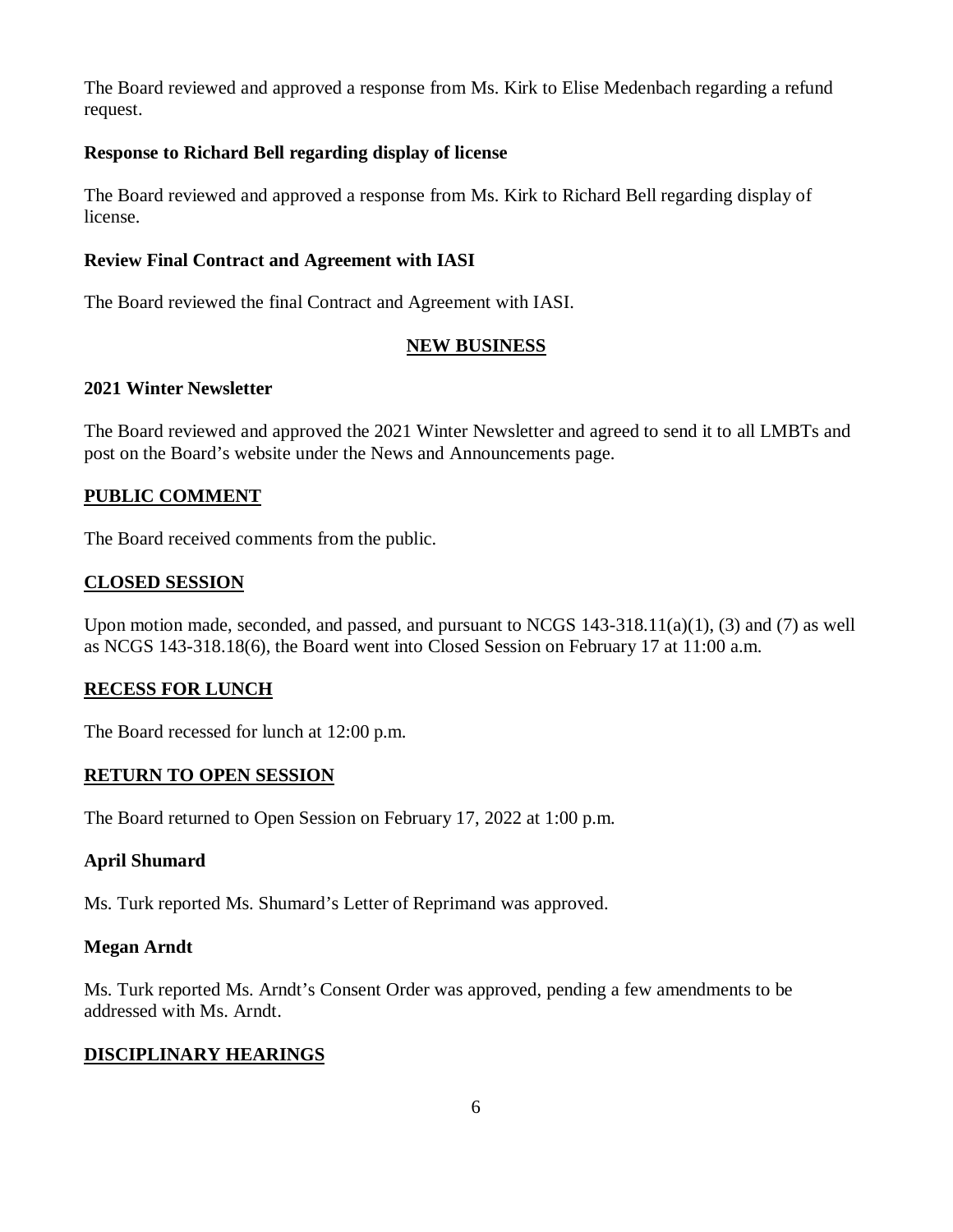## **Alfonso Smith**

The Board conducted a disciplinary hearing regarding allegations Mr. Smith engaged in inappropriate sexual contact with a client during a massage and bodywork therapy session. Mr. Smith appeared for the hearing.

## **Paul Thunstrom**

The Board conducted a disciplinary hearing regarding allegations Mr. Thunstrom engaged in inappropriate sexual contact with clients during a massage and bodywork therapy sessions. Mr. Thunstrom appeared for the hearing.

## **CLOSED SESSION**

Upon motion made, seconded, and passed, and pursuant to NCGS 143-318.11(a)(1), (3) and (7) as well as NCGS 143-318.18(6), the Board went into Closed Session on February 17, 2022 at 5:45 p.m.

## **RETURN TO OPEN SESSION**

The Board returned to Open Session on February 17, 2022 at 7:10 p.m.

## **Alfonso Smith**

Ms. Turk reported the Board reviewed the evidence presented during Mr. Smith's hearing and was of the opinion there was not sufficient evidence that Mr. Smith engaged in inappropriate sexual contact with a client during a massage and bodywork therapy session. The Board Ordered that Mr. Smith's complaint be dismissed.

## **Paul Thunstrom**

Ms. Turk reported the Board reviewed the evidence presented during Mr. Thunstrom's hearing and was of the opinion Mr. Thunstrom engaged in inappropriate sexual contact with clients during massage and bodywork therapy sessions. The Board Ordered that Mr. Thunstrom's license be revoked and he pay a civil penalty of \$1000 and disciplinary costs of \$1000.

## **OVERNIGHT RECESS**

The Board recessed until February 18, 2022 at 9:00 a.m.

## **RETURN TO OPEN SESSION**

The Board returned to Open Session on February 18, 2022 at 9:00 a.m.

## **DISCIPLINARY HEARINGS**

## **Brian Thompson**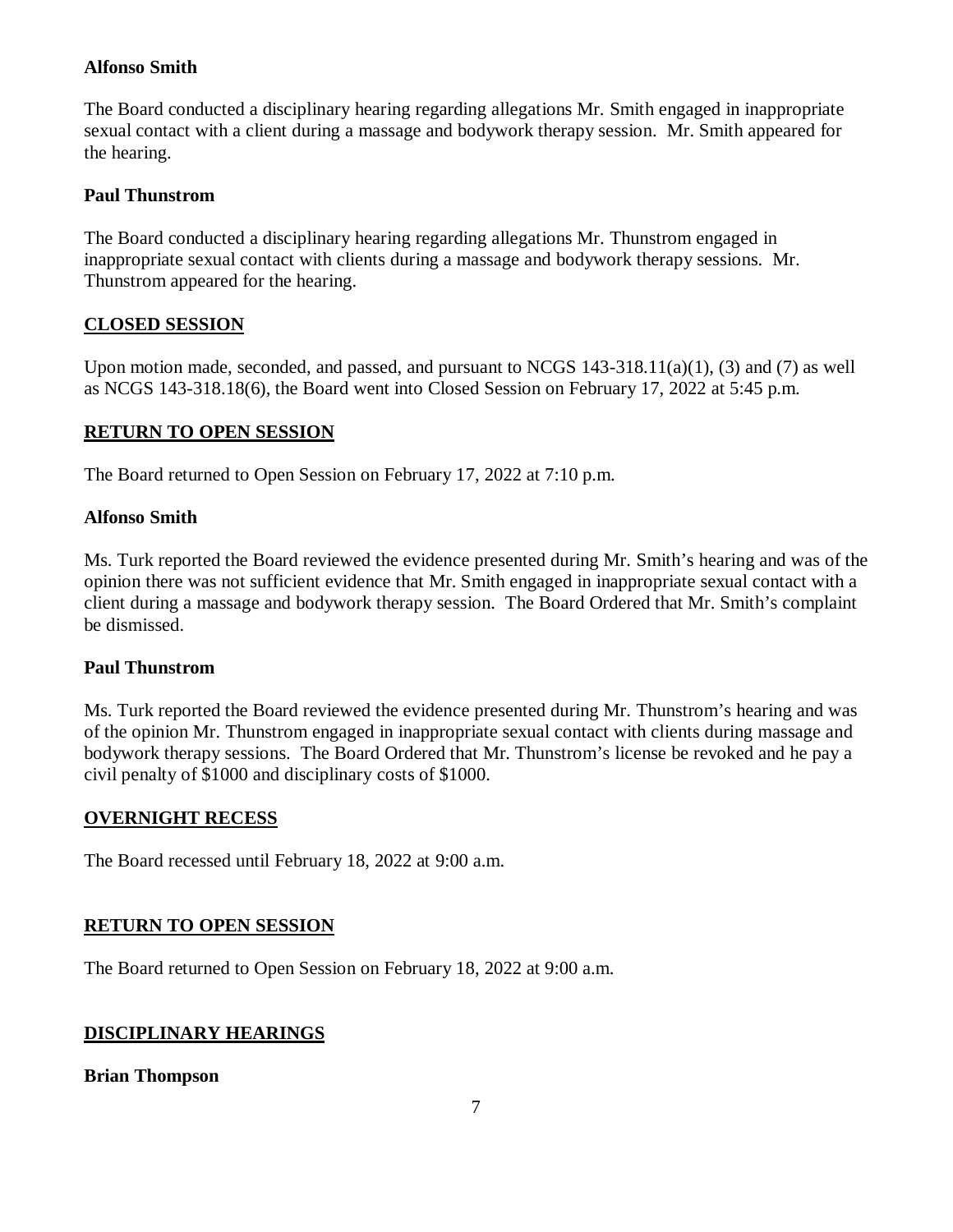The Board conducted a disciplinary hearing regarding allegations Mr. Thompson practiced massage and bodywork therapy with an expired license. Mr. Thompson appeared for the hearing.

## **Justin Hromada**

The Board conducted a disciplinary hearing regarding allegations Mr. Hromada engaged in inappropriate sexual contact with a client during massage and bodywork therapy sessions. Mr. Hromada appeared for the hearing.

## **CLOSED SESSION**

Upon motion made, seconded, and passed, and pursuant to NCGS  $143-318.11(a)(1)$ , (3) and (7) as well as NCGS 143-318.18(6), the Board went into Closed Session on February 18, 2022 at 2:10 p.m.

## **RETURN TO OPEN SESSION**

The Board returned to Open Session on February 18, 2022 at 5:40 p.m.

## **Brian Thompson**

Mr. Reeves reported the Board reviewed the evidence presented during Mr. Thompson's hearing and was of the opinion Mr. Thompson practiced massage and bodywork therapy with an expired license. The Board Ordered that Mr. Thompson be issued a conditional license, be placed on probation for one year, complete three hours of continuing education in NC law, rules and ethics, not violate the Board's Practice Act and Rules and Regulations and pay a civil penalty of \$1000 and disciplinary costs of \$500.

## **Justin Hromada**

Ms. Turk reported the Board reviewed the evidence presented during Mr. Hromada's hearing and was of the opinion Mr. Hromada engaged in inappropriate contact and failed to deliver treatment that ensured the client's safety, comfort and privacy during a massage and bodywork therapy session. The Board Ordered that Mr. Hromada's license be placed on probation for one year, he complete six hours in roles and boundaries through FSMTB's REACH program and pay a civil penalty of \$750 and disciplinary costs of \$750.

## **Chun Yu Yu**

Ms. Turk reported Ms. Yu's application will be denied due to not meeting the minimum education requirements required by Rule .0620.

## **Caitlin Lock**

Ms. Turk reported Ms. Lock's application will be denied due to not meeting the minimum education requirements required by Rule .0620.

## **Haiyan Hong**